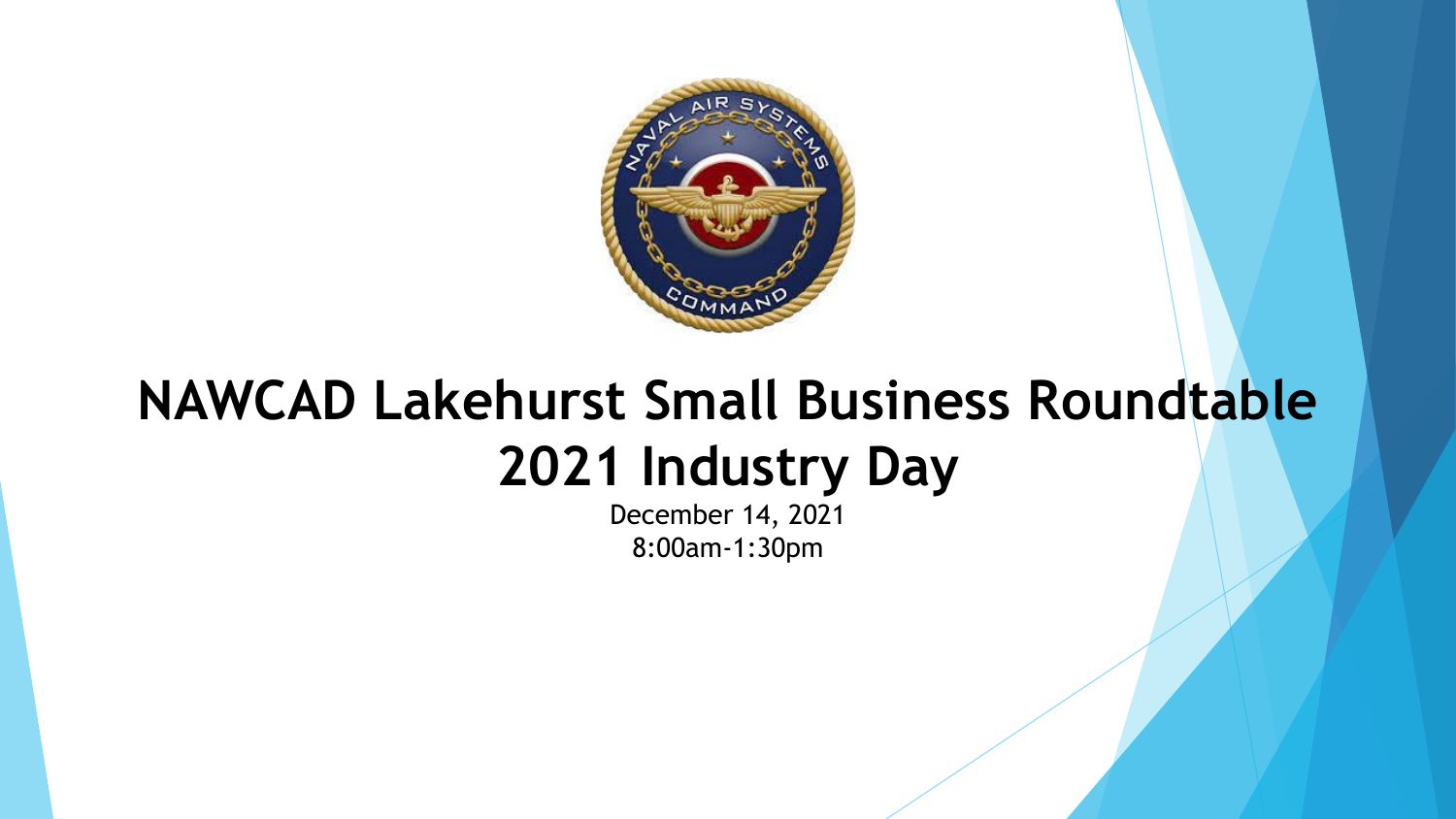## **NAWCAD Lakehurst Small Business Roundtable 2021 Industry Day**

## **AGENDA:**

**8:00am - 8:15am Introduction & Welcome** *Sheila Harris-Adams, President/CEO, Visionary Business Solutions, NAWCAD LKE Small Business Roundtable Chair*

**8:15am – 8:30am Industry Day Kickoff** *Ms. Kathleen Donnelly, Executive Director, NAWCAD LKE*

**8:30am – 8:45am Introduction of Keynote Speakers** *Dawn Chartier, Deputy Director – Office of Small Business Programs, NAWCAD LKE*

**8:45am – 9:45am Keynote** *Marybeth Kacek, Director of Contracting – NAWCAD LKE Patrick Smith, Deputy of Contracting, NAWCAD LKE*

**9:45am – 10:00am Office of Small Business Programs Updates** *Dawn Chartier, Deputy Director – Office of Small Business Programs, NAWCAD LKE*